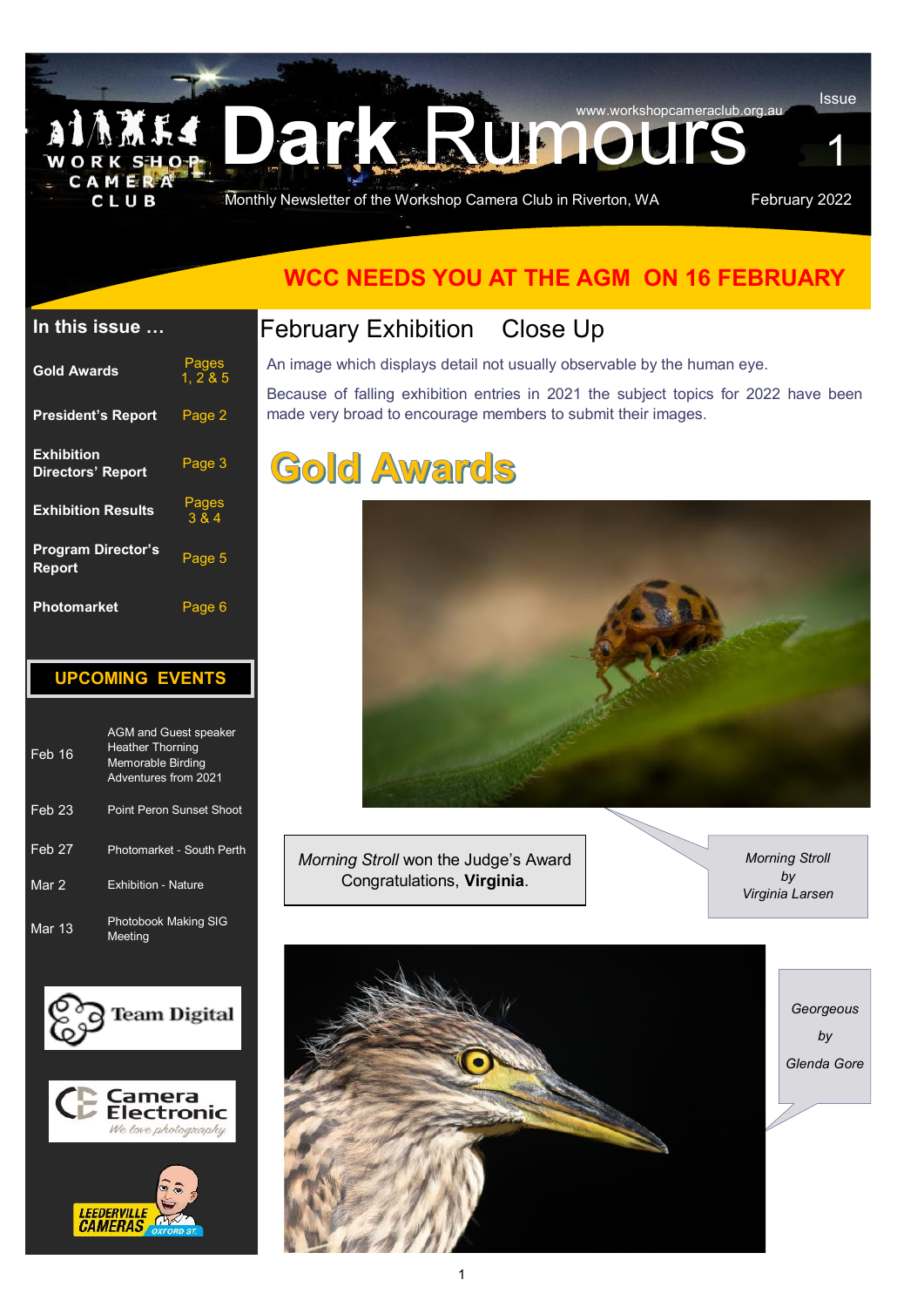## **PRESIDENT'S REPORT** Gary Tarbert



This will be my final report as I will not continue in the role after the AGM. My business commitments make it very hard for me to give the time required to the role.

I would like to take this opportunity to thank all members for their support during 2021. A special thank you goes out to our hard-working committee without whom the year would not have been as successful as it was.

We move into the early part of 2022 with many new challenges, particularly with the uncertainty surrounding COVID. I am sure we will meet these challenges head on and come out stronger at the other end.

I would like to thank those who attended the planning meeting last week and gave us their valuable feedback. Without these sorts of forums the committee is only guessing as to what the membership actually wants. Many new ideas were put forward and I am sure we will see some changes in 2022 in this ever-changing environment.

Please get along to the AGM. It is a very important meeting to attend and we have the added bonus of Heather Thorning coming to chat to us about her wonderful bird photography. We have received nominations for all the main positions on the committee with the exception of newsletter editor. Although this is my last report let us not make it the last newsletter.

I would like to take this opportunity to welcome our newest members Zen Davison and Chris Gurney.

In closing, I hope everyone gets what they want from their participation in the club in 2022. Remember we are listening, and trying our best to make your time involved in club activities as enjoyable as possible.

## **More Gold Awards**



*Spiritual Spiral by Glenda Gore*

Members' Choice winners receive a \$25 voucher from one of our sponsors, Camera Electronic or Team Digital.



Members' Choice for best printed image went to **Gary Tarbert** for Getting ready*.* Congratulations Gary!

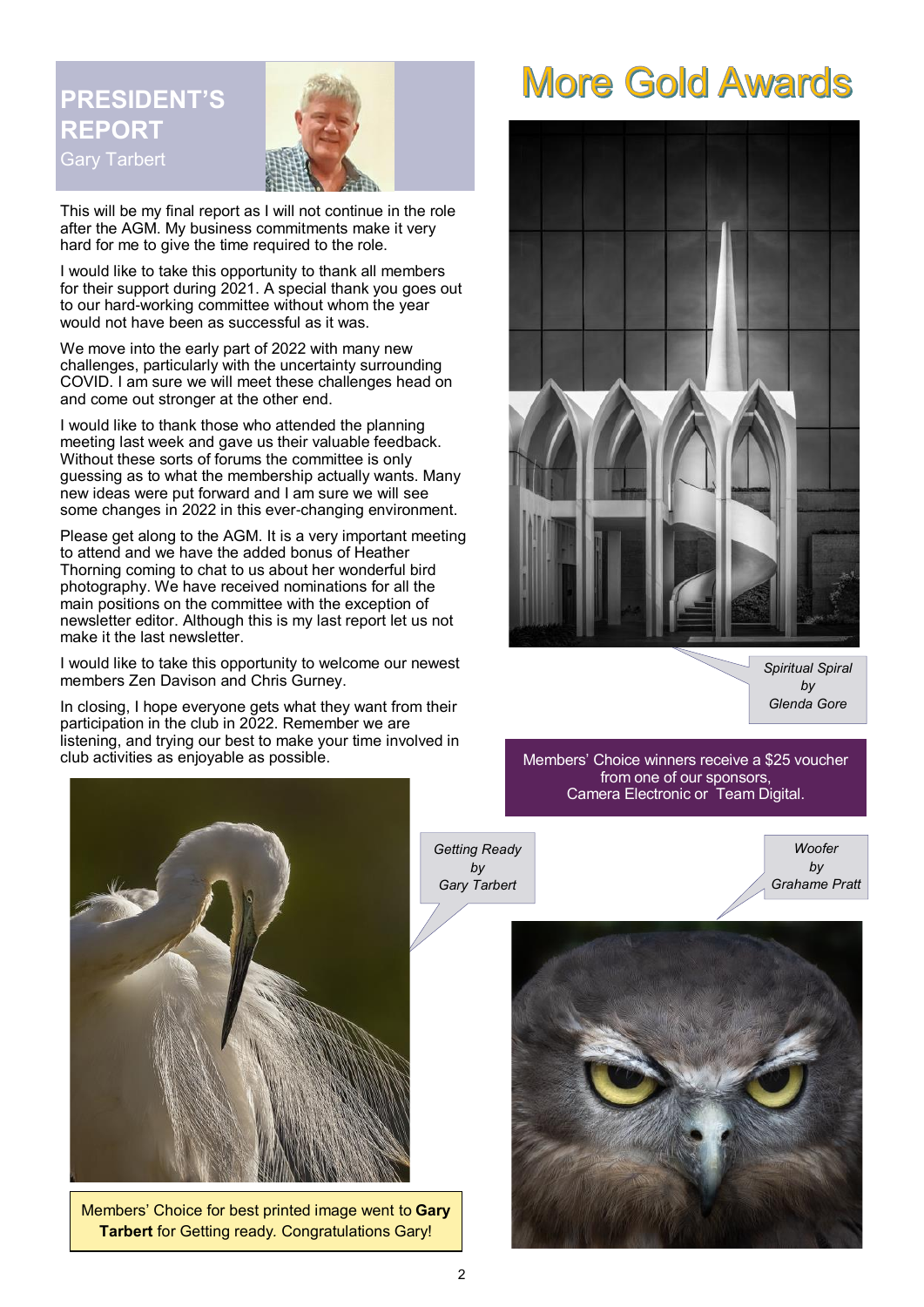

## **EXHIBITION DIRECTORS' REPORT**

**Anne Kuhl** and **Theresa Pitter**



Wow!! What an outstanding collection of 'Close up' entries we have recently had submitted for the February exhibition. Our returning judge, Kim McAvoy was understandably quite impressed with the standard of images, and as result, several awards were allocated which left members feeling quite satisfied with their efforts.

Congratulations to **Virginia Larsen**, whose image, *Morning Stroll* was the judge's choice on the night. Virginia has also gained most members' votes on-line for her capture, *Bath Time.* Congratulations to **Gary Tarbert** who won the members' choice on the evening for his impressive image, *Getting Ready*.

Next month will be our annual 'Nature' themed exhibition with the traditional Peter Olsen Trophy being presented to best subject image. The rules for nature photography are far more prescriptive than any other subject matter, and members are encouraged to read the brief carefully.

Why not explore new locations, even if that means your local neighbourhood, park, beach, or a nearby patch of bushland. The beauty of some of the following nature photography ideas is that you really don't need to travel far to achieve them.

**Flowers**: Experiment with different lighting conditions and angles

**Rain:** Heading out just after the rain has fallen is a great opportunity to show off your creativity and sharpen your skills

**Stars**: Astrophotography is a beautiful form of nature photography and can make for some captivating images.

**Tree canopies and Leaf Litter**: Experiment with a variety of angles and look at interesting patterns.

The best part about nature photography is that it really is so accessible, whether you are photographing a single flower, a lone dragonfly or a bee buzzing through the backyard. So, we hope you can get motivated, be inspired, and start exploring your local area to create some of your best shots!

PLEASE ensure you include the image's metadata when uploading. Images without the creation date will be disqualified. Prints with mounting boards must not be thicker than 7mm, and print entries on the night

must be ready by 7.15pm. Prints must be labelled on the back, in the top left corner (as viewed from the back.) The label should state Name, Title, and Section. (The position of the label is important because it tells the hangers the correct orientation). Members can print off ready-made labels located on the website under 'Club Info> here are some other useful documents> Print labels.

#### **February Exhibition Close Up**

| <b>Projected</b><br><b>Subject</b> | <b>18 entries</b>                       |               |
|------------------------------------|-----------------------------------------|---------------|
| Glenda Gore                        | Gorgeous                                | Gold          |
| Virginia Larsen                    | <b>Morning Stroll</b>                   | Gold          |
| Grahame Pratt                      | Woofer                                  | Gold          |
| <b>Gary Louth</b>                  | Stumpy                                  | Silver        |
| Georgina<br>Wilson                 | Damsel Fly                              | Silver        |
| <b>Richard Sak</b>                 | Lunch                                   | Silver        |
| Nola Sumner                        | Fretwork                                | Silver        |
| Viki Russell                       | Dragonfly                               | Silver        |
| lan Sampson                        | <b>Grasshopper Nymphs</b>               | Silver        |
| <b>Odd Larsen</b>                  | Ready for Take-off                      | Bronze        |
| <b>Chris Orrell</b>                | <b>Feather Duster Worm</b>              | Bronze        |
| <b>Judith Shields</b>              | <b>Intimate View</b>                    | <b>Bronze</b> |
| <b>Alan Wallace</b>                | Lest We Forget<br>what money looks like | <b>Bronze</b> |
| William<br>McCarthy                | Seeds Waiting to Fly                    | Bronze        |
| Jane Speijers                      | Fluid                                   | Merit         |

Workshop Camera Club has a very active Facebook page with currently 112 members. To join this group, login to WCC Facebook page. It's a closed group so very secure as only members can read and see posts.

Go to: [https://www.facebook.com/](https://www.facebook.com/groups/1159964157401511/)

[groups/1159964157401511/](https://www.facebook.com/groups/1159964157401511/) and check out what club members are up to, request to join and post some of your favourite

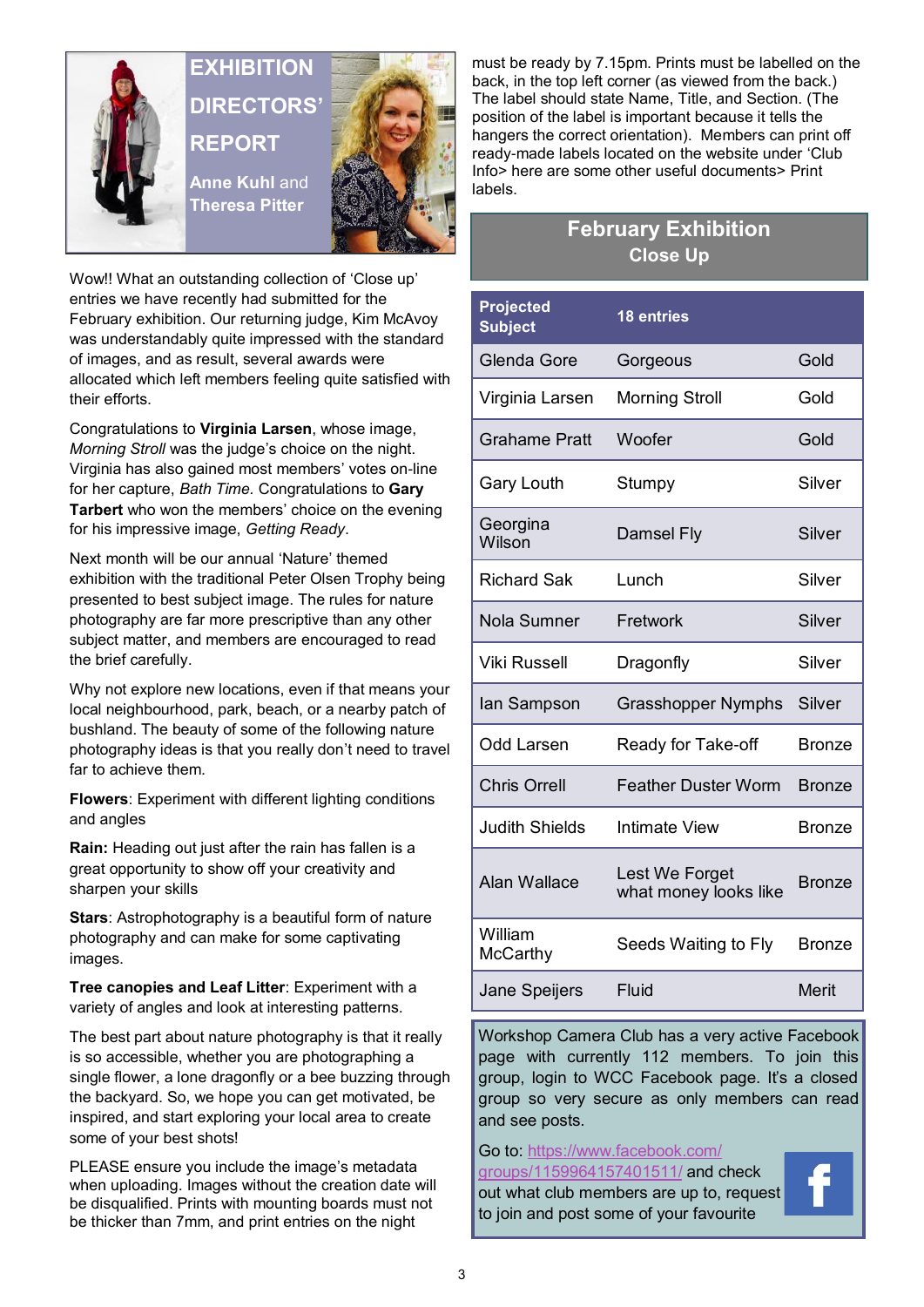| <b>Projected Open</b>   | 21 entries              |               |
|-------------------------|-------------------------|---------------|
| Georgina Wilson         | Too big, for Junior?    | Gold          |
| Glenda Gore             | <b>Spiritual Spiral</b> | Gold          |
| <b>William McCarthy</b> | <b>Canal Rocks</b>      | Silver        |
| <b>Gary Louth</b>       | Emu Stare               | Silver        |
| Virginia Larsen         | <b>Bath Time</b>        | Silver        |
| <b>Gary Tarbert</b>     | <b>Family Ties</b>      | Silver        |
| Viki Russell            | Peace                   | Silver        |
| lan Sampson             | Harvesting<br>Seagrapes | Silver        |
| <b>Rod Simmons</b>      | Surfer                  | Silver        |
| Nola Sumner             | Lamplight               | Silver        |
| <b>Judith Shields</b>   | <b>Covid Tourism</b>    | Silver        |
| Alan Wallace            | The Red Door            | Silver        |
| <b>Richard Sak</b>      | Frozen                  | Silver        |
| <b>Grahame Pratt</b>    | <b>Bonding</b>          | Silver        |
| <b>Chris Orrell</b>     | <b>WA Seahorse</b>      | Silver        |
| Jane Speijers           | Spinifex                | <b>Bronze</b> |
| <b>Sherie Sampson</b>   | <b>Graceful Ibis</b>    | <b>Bronze</b> |
| <b>Odd Larsen</b>       | Peaceful                | <b>Bronze</b> |
| Aleisha Sharpe          | Waiting - self portrait | <b>Bronze</b> |
| Harshwardhan<br>Singh   | Me                      | Merit         |

| <b>Print Subject</b> | 5 entries       |               |
|----------------------|-----------------|---------------|
| Roger Severn         | Damselfly       | Silver        |
| Jane Speijers        | <b>Hibiscus</b> | Silver        |
| Glenda Gore          | The Gaze        | Silver        |
| <b>Grahame Pratt</b> | Peachy          | <b>Bronze</b> |
| Isobel Pearson       | On the Farm     | Merit         |



The West Australian Photographic Federation Inc (WAPF) is an organisation that represents and supports the interests of members' photography and camera clubs across Western Australia.

Check out their website: [http://www.wapf.org.au/](http://www.wapf.org.au)

See below for the major events on the WAPF calendar this year.

| <b>Print Open</b>    | <b>7</b> entries    |        |
|----------------------|---------------------|--------|
| <b>Gary Tarbert</b>  | Getting Ready       | Gold   |
| Isobel Pearson       | Harvest Time        | Silver |
| <b>Rod Simmons</b>   | Ibis                | Silver |
| Jane Speijers        | Colonnade           | Silver |
| Glenda Gore          | The Jetty           | Silver |
| Roger Severn         | Osprey              | Bronze |
| <b>Grahame Pratt</b> | <b>Filthy Watch</b> | Bronze |

#### **Workshop Camera Club Committee**

**President**  Gary Tarbert

**Past-President**  Georgina Wilson

**Secretary** Cynthia Ball

**Treasurer**  Diederik Speijers

**A/Program Director** Jane Speijers

**Exhibition Directors** Anne Kuhl and Theresa Pitter

**Newsletter Editor** Vacant

**General Members**  Robert Ball Derek Burton Greg Hilton

**Special Interest Groups - SIGS**

**Abstractists** Anne Barden and team

**Darkroom** Greg Bell

**Photo-book making** Judith Shields Chris Orrell Jane Speijers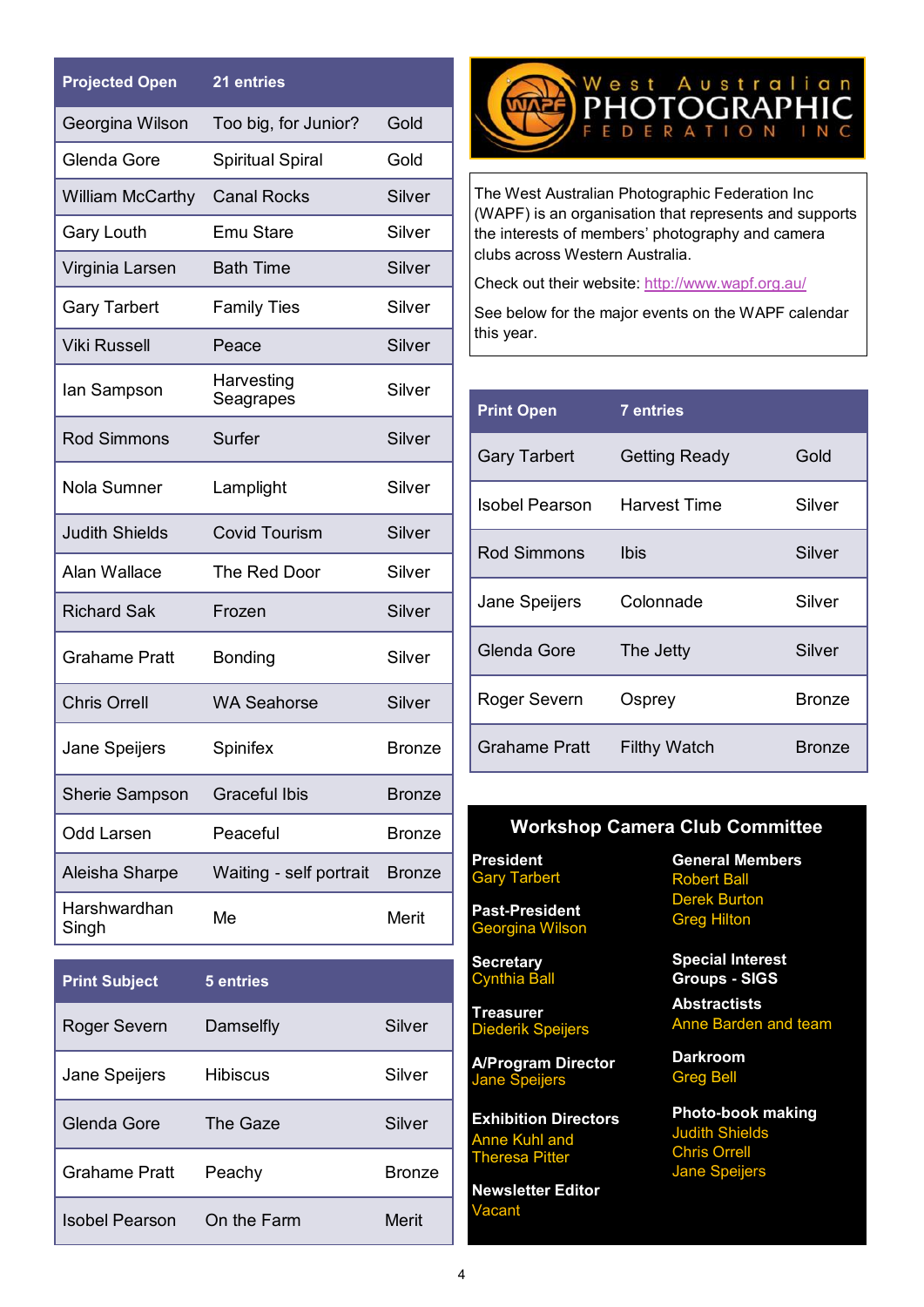

## **PROGRAM DIRECTOR'S REPORT** Jane Speijers

After three years acting as Program Director this will be my last report in the role. Over those years we have had some wonderful speakers and seen some big changes which have impacted on the WCC Program.

In my first year as Program Director I chaired the WCC committee which organised the first WAPF conference under the PhotoWest banner. It was our committee that suggested the name change. We were fortunate to be able to attract two excellent invited speakers. These were wildlife photographer, Richard Peters, who had been European Wildlife Photographer of the Year and abstract photographer, Shirley Steel. They both have some great images on their Instagram accounts. I think we all agree that the conference was a great success.

2020 brought COVID and some changes to our club nights. For three months from April all meetings were conducted via Zoom. This worked well and allowed us to invite interstate and international speakers including Shirley Steel from Sydney and Jane Trotter from New Zealand. We also invited members of the Geographe Photographic group to join our meetings as they had found it difficult to continue their meetings over this period. While live meetings have been able to take place since July 2020 we have continued to have occasional online meetings with international speakers including British photographer, Polina Plotnikova, who spoke about flower photography and US photographer, Steven Gotz, who spoke about Zootography. The executive committee is keen to continue online meetings as they allow us to engage remote speakers and make it possible for our country members to participate.

My thanks to members who have been part of the program sub-committee over the past three years. I also wish to indicate my appreciation to Tony Luha who has delivered a number of training talks and workshops over the last three years. Not only is Tony an excellent speaker and Photoshop trainer, he has always been responsive to my requests.

### **Workshop Camera Club - Equipment for loan**

The club has the following equipment available for borrowing by members:

- **LOGAN Mat Cutter –** cut your own mat boards for exhibition prints.
- **ColorMunki –** calibrate your computer screen, getting the most accurate colour for your monitor.
- **Studio Lights –** set up a temporary photographic studio in your own home.

*Contact Patricia Crosthwaite for more information on:*

*[trishaandlyle@hotmail.com](mailto:trishaandlyle@hotmail.com)*

# **Another Gold Award**



*Too big, for Junior? by Georgina Wilson*



Want to make a PhotoBook? Join the Photobook Making SIG. Talk to Judith Shields for more information.